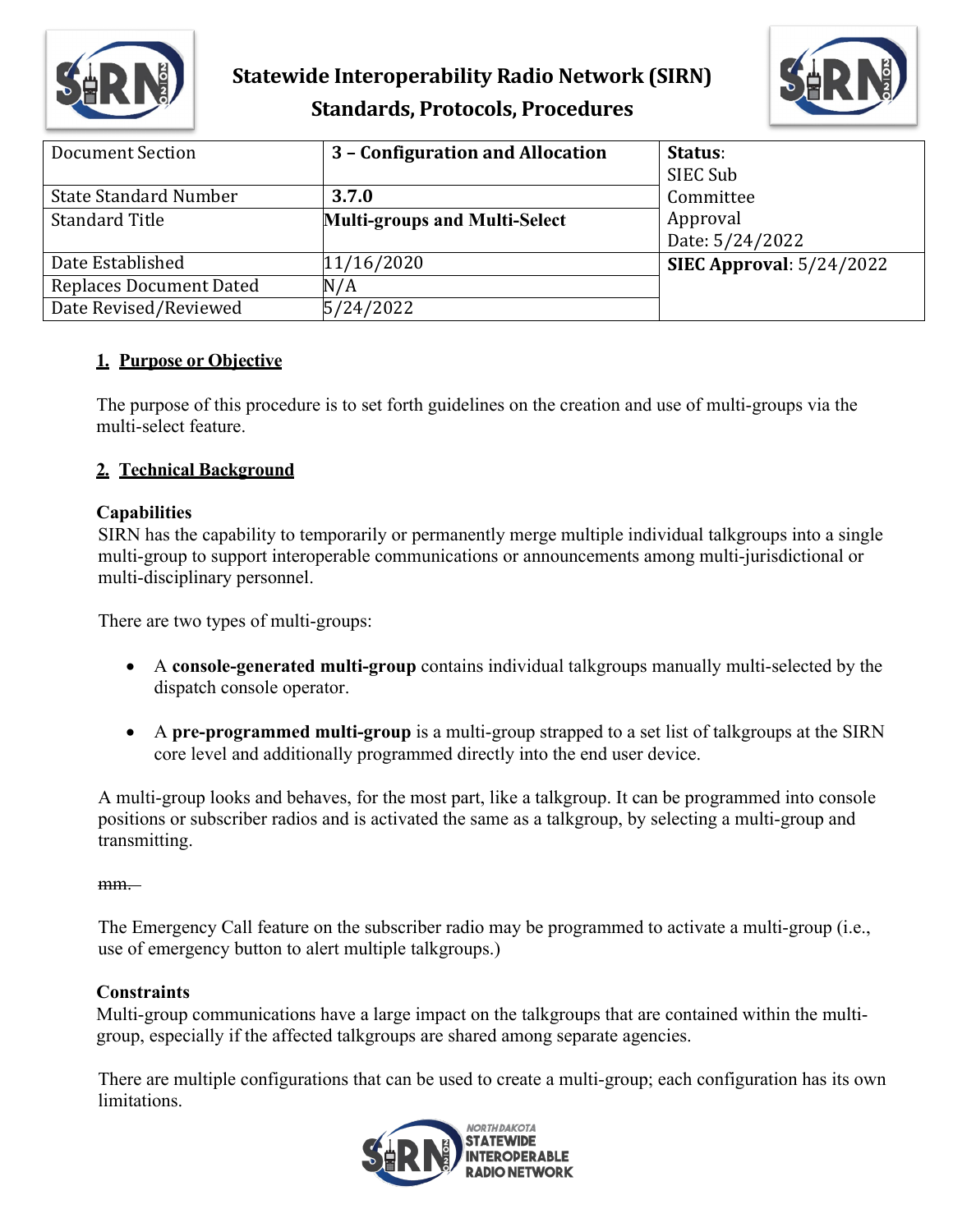

**Statewide Interoperability Radio Network (SIRN) Standards, Protocols, Procedures**



A talkgroup can only belong to one pre-programmed multi-group.

# **3. Operational Context**

Multi-groups operate like radio patches or gateways by merging multiple talkgroups into a single communications path over SIRN. A radio patch is the preferred approach to created radio communications paths between SIRN and non-SIRN radio networks. Multi-groups are typically used to make announcements or to combine users from multiple disciplines or jurisdictions typically for short term and emergent interoperability needs.

User Agencies may create multi-groups consisting only of talkgroups internal to their agency, or multigroups including other agency talkgroups.

# **4. Recommended Protocol/ Standard**

#### **Console Generated (Multi-Select)**

- A dispatcher transmitting on multi-select or console-generated multi-group will transmit across all talkgroups included in the multi-select, and all subscriber radios will receive the transmission.
- However, if a field unit keys up on one of the talkgroups selected in that multi-group, the user's audio is only transmitted on the user's individual talkgroup (not to all talkgroups that make up the multi-group).

## **Pre-Programmed**

- When a dispatcher selects a pre-programmed multi-group and makes an announcement, it will come across all talkgroups that have that multi-group associated with it.
- Pre-programmed multi-groups are strapped to a set list of talkgroups and therefore must be programmed identically between the system and the radio.

## **Multi-group Conflicts**

- *Actively Busy Talkgroups*: Talkgroups within a multi-group may be engaged in an active call at the time a multi-group call is initiated. The multi-groups can be configured to handle this in different ways:
	- o The active talkgroup calls can be interrupted, and then the multi-group call begins. This is called "Ruthless Preemption," and anyone whose "push-to-talk" (PTT) is still active for the talkgroup calls will be unaware their call has been interrupted.
	- o The multi-group call can be set up to wait until all of the contained talkgroup calls are complete before the multi-group call is initiated; however, this may cause delays in initiating the multi-group call.
- *Already Merged Talkgroups*: A talkgroup can only belong to one pre-programmed multi-group. Therefore, a talkgroup in a console patch or associated to another multi-group will not receive the multi-group/announcement group call.